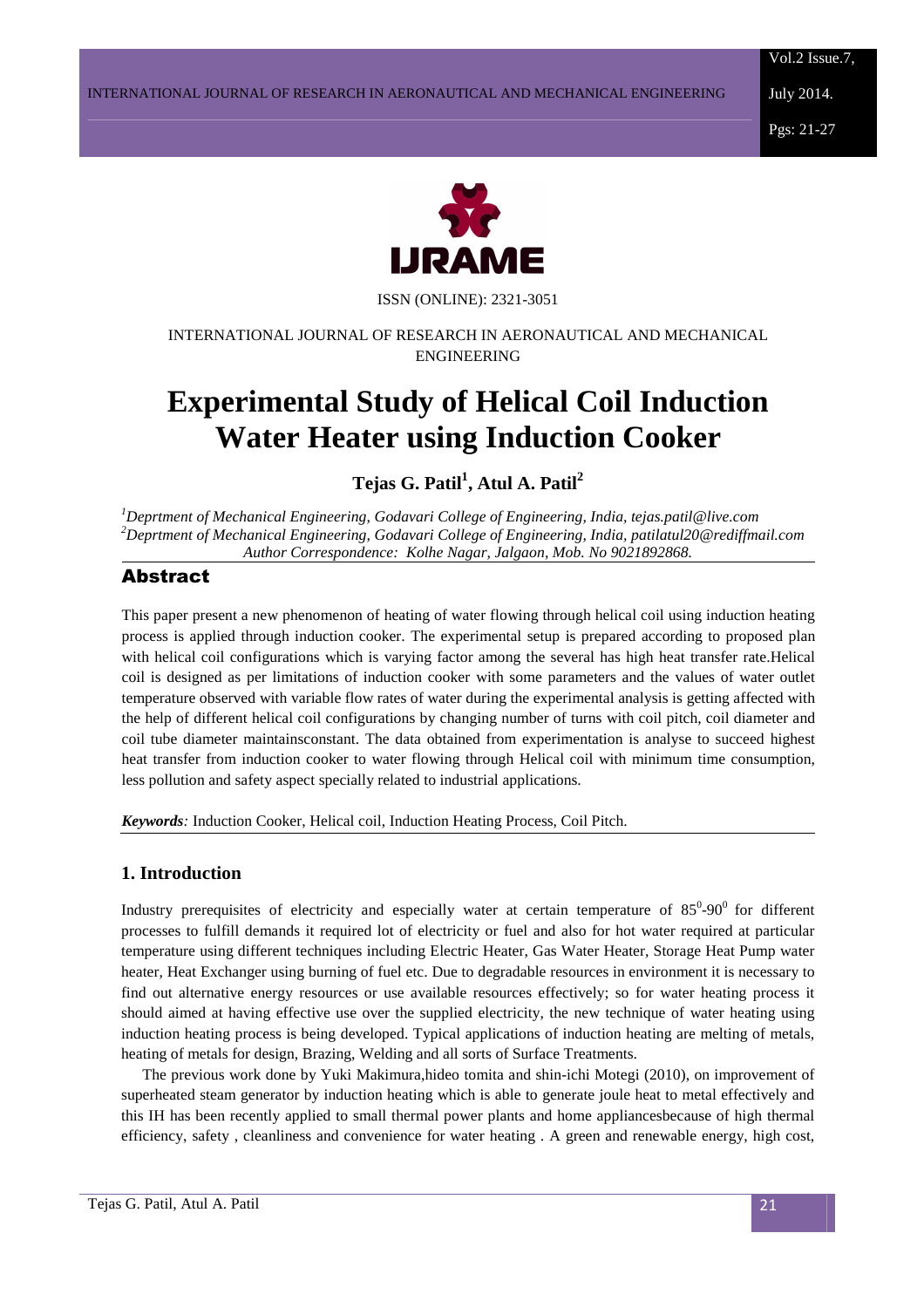thermal efficiency, safety and clean environmental are important issues that influenced the technology in home appliances recently such as in stove and water heating. Induction heating is a non-contact heating process and one of the new technologies in home appliance. There are some researches that discussed about induction heating process and implementation due to their clean and no pollution.Also previous work done by Nihar P Bara (2013), states the main advantages of using induction processes when compared to any other heating process (gas furnace) are among others, their fast heating rate, good reproducibility and low energy consumption and it is check with finite element analysis of induction furnace.

The previous work done byL. C. Meng, K.W.E. Cheng and K.W. Chan (2009) on heating performance improvement of the induction cooker studied magnetic field and heating performance with identifications of problems where it changes the induction coil with a Novel coil format is proposed. The conventional Induction heating has been extended to the catering industry as currently; the Induction Cooker draws more and more attentions as one of the popular kitchen appliances instead of ordinary stove plates andthese InductionCooker works with the suitable magnetic material pots such as Steel,Enameled Steel and Cast Iron etc. Instead of pot utilized in water heating process using Induction cooker for continuous hot water requirement; it is suggested that helical coil is being used for water flow through it which placed on Induction cooker where induction cooker acts as heat source to change the temperature of water. The previous work done by Ordoñez Flores Rafael, Reyes Castillo Fabiola and Carreño Hernández Carlos (2013) on water heater by magnetic induction shows new device that is proposed to heat the shower water as it obeys the excessive water wasting at start of knob of water, so it anticipates a water and gas saving. This water heater consumes less electrical energy than the resistance based boiler and it doesn't store hot water which signifies use of less energy than the gas based boilers. A review study done by N. D. Shirgire and P. Vishwanath Kumar (2013), on comparison of helical coil and straight tube heat exchanger heat transfer coefficient of helical coil is affected by geometry of heat exchanger. Helical coils offer advantageous over straight tubes due to their compactness and increased heat transfer coefficient.The effectiveness of heat exchanger greatly affected by hot water mass flow rate and cold water flow rate when cold water mass flow rate is constant and hot water mass flow rate increases the effectiveness decreases and increase in cold water mass flow rate for constant hot water mass flow rate resulted in increase in effectiveness hence flow rate of fluid plays vital role in experimenting with helical coil.

A review study by S.S. Pawar, V.K.Sunnapwar and B.A.Mujawar (2011), shows the heat transfer through helical coils for circular cross sections utilized either active (electric field, acoustic or surface vibrations etc.) or passive (Fluid additives or special surface geometries) techniques had been applied which can improve performance of heat exchanger in heat transfer. This shows that heat transfer in helical coil with circular cross section varied by altering basic geometry of the coil and different fluid types with different flow rates. The preceding work done byMofid Gorji Bandpy and Hasan Sajjadi (2010), accomplished about various aspect like coil diameter, coil tube diameter and coil step (coil pitch) of coil tube used in heat transfer process, considering coil step for coiled tube experimentally represented enhancement of coil step in a fixed tube diameter, shell side heat transfer coefficient increases. This also conclude shell side heat transfer coefficient raises with increases with heat flux rate of coil for fixed pipe diameter and heat transfer coefficient for coil inlet temperature increases with enhancement of coil step with fixed tube diameter at different mass flow rates. This shows coil step influence on heat transfer rate of coil for both laminar and turbulent flow. The previous work done by M.R. Salimpour (2008) on the experimental study shows that the shell-side heat transfer coefficients of the coils with larger pitches up to certain are higher than those for smaller pitches and the empirical correlation for constant temperature boundary condition is quite in agreement with the experimental data in low Dean number region. With experimental data indicates shortcoming of enhancement of coil pitch shows correspond to the lower values of helical number or loose-coiling conditions decreases the inner Nusselt number. These caused the heat transfer coefficients of coiled tubes are found closer to those of the straight pipes.

Helical coils are widely used in applications such as heat recovery system, chemical processing, food processing, nuclear reactors and high-temperature gas cooling reactors. Because of helical coils have a compact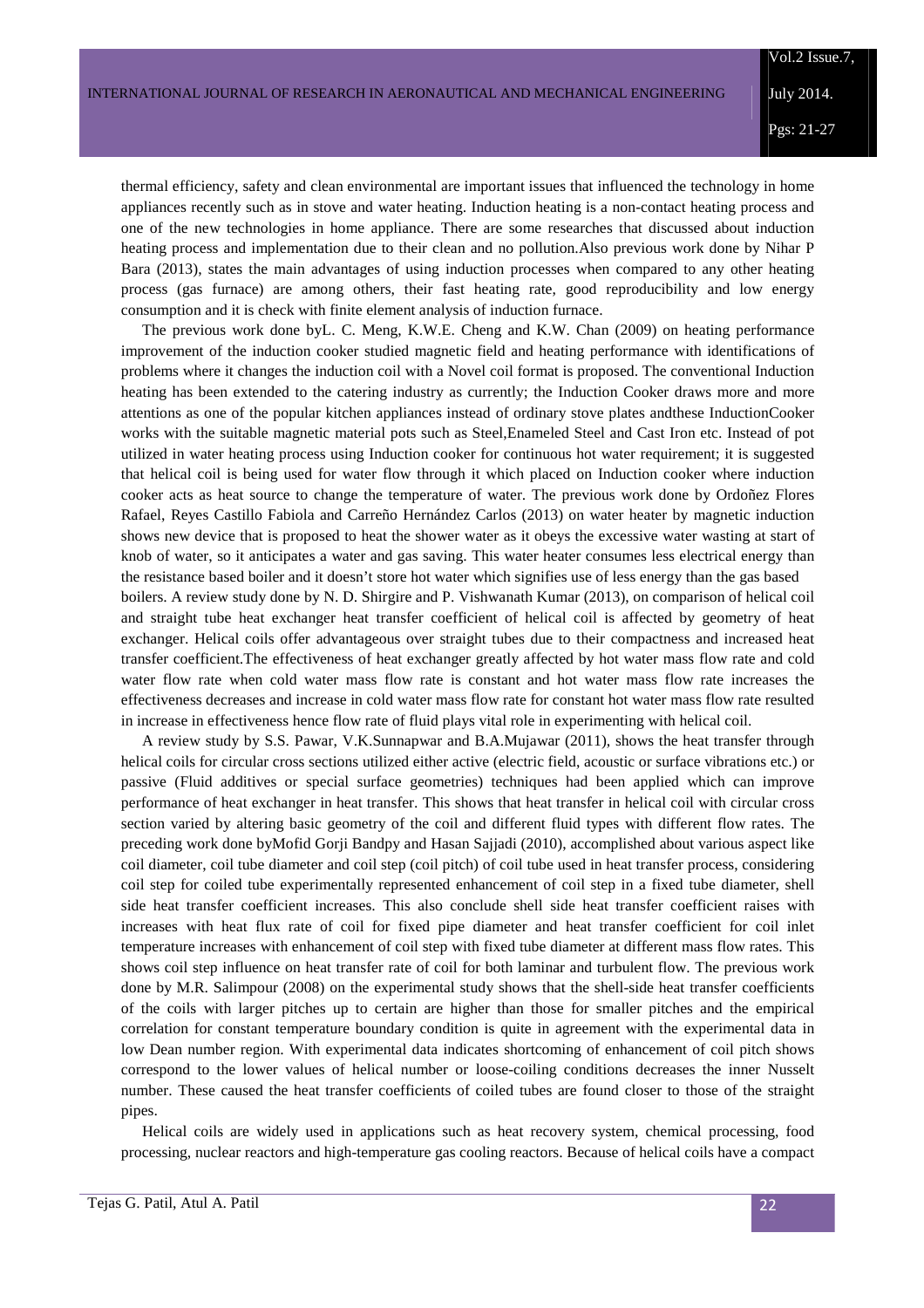configuration, more heat transfer surface can be provided per unit of space than by the use of straight tubes, ease of manufacture and longer operating life. Hence helical coil is used instead of Spiral or Pancake Coil for heat exchange purpose. With the utilization of all these individual benefits of total system for helical coil water heater includes induction cooker and helical coil with measuring instruments which is developed to heat the water flows through it and is placed on Induction cooker. So there is continuous flow of water is maintained using rotameter attached in the system like in case of gas geysers.

## **2. Characteristics of Helical coil.**

The schematic view of helical coil used as shown in figure 1. The pipe has outer diameter  $d_0$ . The coil has diameter of D (measured between the centresof the pipe), while the distance between the adjacent turns, called as pitch is P and the coil is diameter also called as pitch circle diameter (PCD). The ratio of pipe diameter to coil diameter  $(d_0/D)$  is called curvature ratio and number of turns of helical coil N.

Many researchers have identified the effect of all these parameters on the heat transfer rate to and from fluid flowing through helical coil by varying one or more parameter and keeping other constant. So in this present research work overall focus is given to number of turns of helical coil 'N' which three separate number of turns for helical coil selected arbitrary with N=3.25, N=4 and N=5 for experimental work keeping other parameters constant such as coil diameter D=109.5 mm, Pipe Diameter  $d_0$ = 9.5 mm and pitch of coil is 9.5 mm.



**Figure 1:** Basic Geometry of helical coil

So the previous work done by Ramchandra K. Patil, B.W. Shende and Prasanta K. Ghosh (1982) on design of helical coil heat exchanger where length of helical coil and volume occupied by coil is determined by analytical method as follows:

1. The length of coil L, needed to make N turns:

$$
L = N\sqrt{((2*\Pi * r)^2 + p^2)}
$$
 (1)

Where N= number of turns of helical coil

r = Average radius of helical coil, taken from centerline of helix to the centerline of coil

 $P =$  Pitch spacing between consecutive coil turns measured from center to center

Hence for number of turns (N) as 3.25, 4 and 5 turns for designing of helical coil

Length of coil For N=3.25,

$$
L = 3.25 \sqrt{((2 * \Pi * 54.75)^2 + 9.5^2)}
$$
  
L = 1118.44 mm.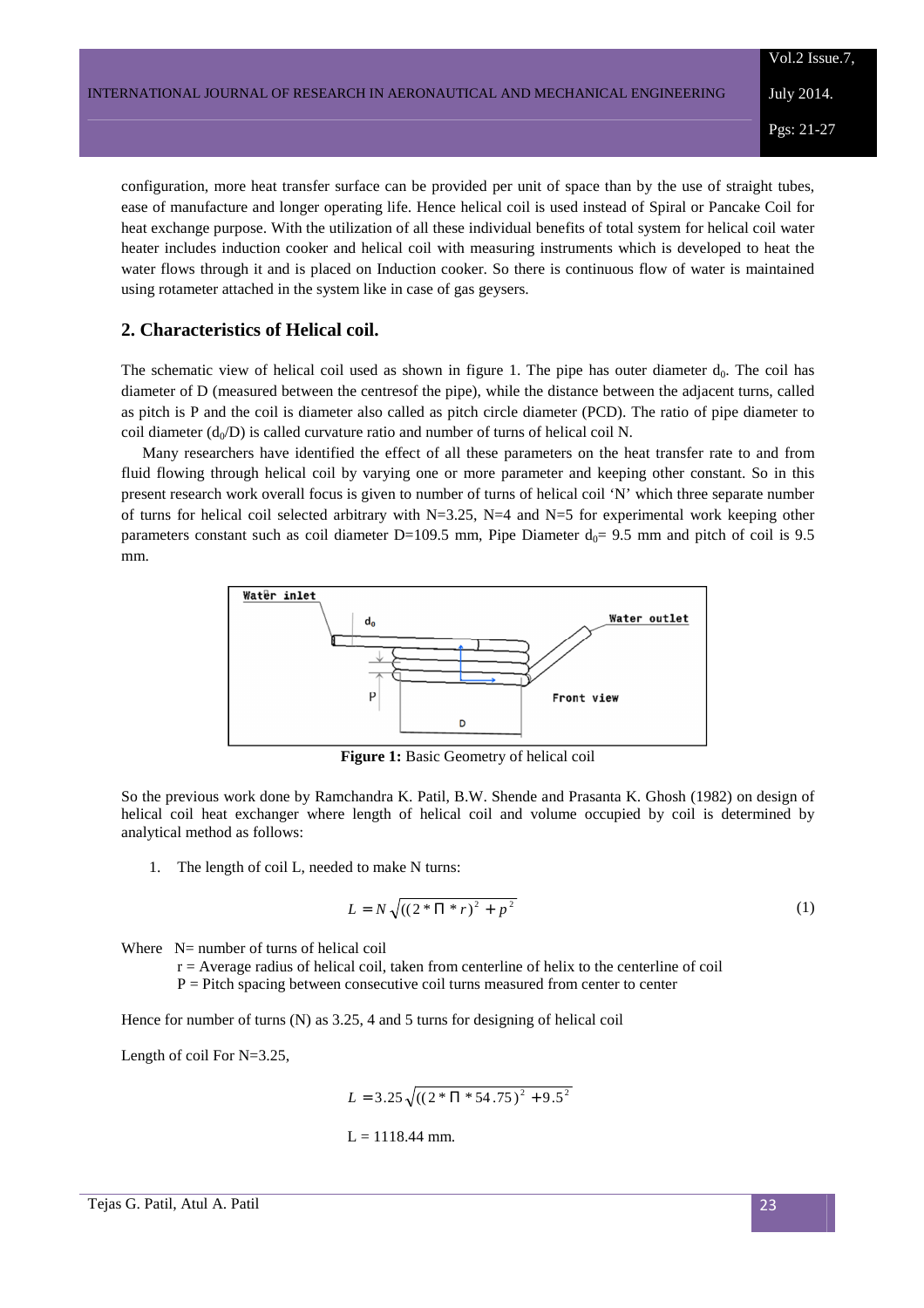July 2014.

Pgs: 21-27

Also extra length is added at inlet and outlet of helical coil for steady flow condition achieved for experimentation purposed as follows:

Extra length added to inlet of helical coil  $= 130$  mm

 Extra length added at outlet of coil varies with number of turn selected for experimentation purpose is as follows:

4. For  $N=3.25$  Extra length added to outlet of helical coil = 75 mm

5. For  $N=4$  Extra length added to outlet of helical coil = 95 mm

6. For  $N=5$  Extra length added to outlet of helical coil = 120 mm

Length of coil with extra length  $L_{\text{max}}$  for N=3.25:-

 $L_{\text{max}} = L + 130 + 75 = 1118.44 + 130 + 74$ 

 $L_{\text{max}} = 1322.44 \text{ mm} = 1.322 \text{ m}.$ 

Similarly, Length of coil for N=4  $L_{max}$  = 1.601 m

Length of coil for  $N=5$  L<sub>max</sub> = 1.970 m

2. The volume occupied by coil, Vc:

$$
Vc = \frac{(\Pi * d^2_0 * L \max)}{4}
$$
 (2)

Volume occupied by helical coil For N=3.25

$$
Vc = \frac{(\Pi * 9.5^2 * 1.322)}{4}
$$

 $\text{Vc} = 374824.9903 \text{ mm}^3 = 3.748349 \text{e}^{-4} \text{ m}^3$ 

Similarly,

Volume occupied by helical coil For N=4 is  $1.1348e-4 m<sup>3</sup>$ Volume occupied by helical coil For N=5 is 1.39637e-7  $m<sup>3</sup>$ 

### **3. Experimental Setup and Procedure**

#### *3.1 Experimental setup:-*

It is necessary to evolve physical design of an experimental set up having provision of setting test points, adjusting test sequence, executing proposed experimental plan, provision for necessary experimentation for noting down the responses. The experimental set up is designed considering various physical aspects of its elements. The other sub system of the setup such as measuring instruments and environmental factors are considered. This generalized procedure of design of experimental set up however cannot be totally followed in the field of experimentation. This is because in the field of experimentation, we are carrying out the experimentation using the available ranges of the various independent variables to assess the value of the dependent variables. The experimental setup consists of Induction cooker, helical coil, Rotameter and thermocouple arrangement as shown in figure 2. The Bajaj Majesty ICX 6 induction cooker with rating 1600 w is used in test set up for this experimentation. Induction cooker is works at 1200 Watt as constant heat source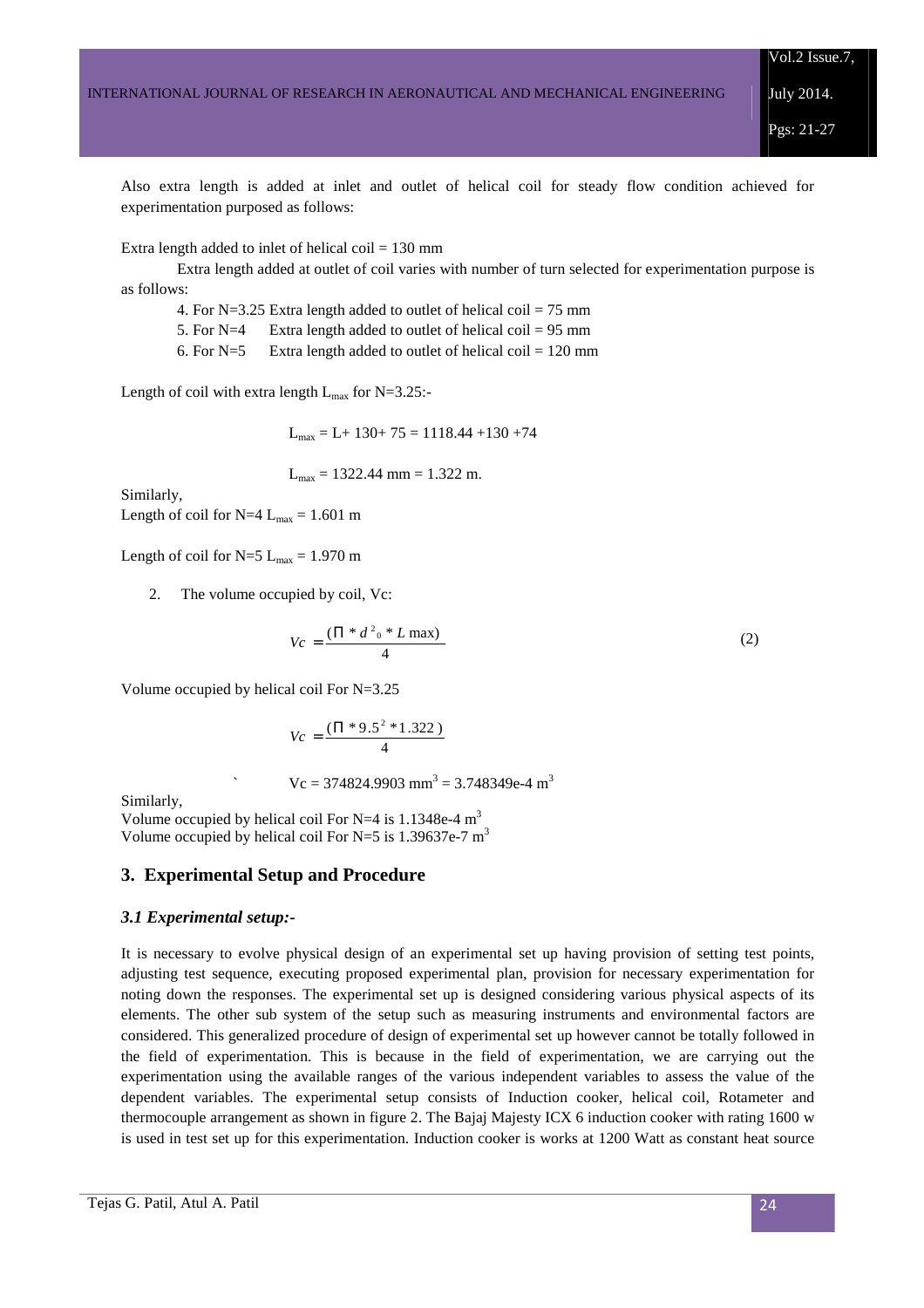for heat transfer to water flow through helical coil which is work on induction heating process for experimentation while helical coil is placed at center of induction cooker. Water is flow through helical coil from top to bottom of coil and coil is subjected to induction heating process. These helical coil shown in figure is replaced with other coil has differs in number of turns.Water at atmospheric temperature is supplied from tap to inlet of helical coil through rotameter where flow rate is maintaining forten different levels for each helical coil and flow from rotameter to insulated pipe where thermocouple is fixed which shows temperature on display unit provided with it to measure inlet water temperature. Water from insulated pipe is supplied to helical coilis placed on induction cooker for heat supply after passing through helical coil outlet it is passes from insulated pipe after helical coil where again thermocouple is attached to measure outlet water temperature and this water is collected in bucket for different application in house hold applications. Also portable thermometer is also used to measure temperature of water outlet temperature is shown in figure 2.

The experimental set up is designed with the following instrumentation.

- Induction cooker arrangement
- Helical coil arrangement
- Rotameter and thermocouple arrangement



**Figure: 2**Schematic View of Experimental setup

- 
- 
- 
- 7. Helical coil 8. Induction Cooker
- 9. Temperature Display unit 10. Plastic Bucket
- 11. Supply cable of induction cooker 12. Switch Board
- 1. Water Tap 2. Flexible Pipe to continue water flow
- 3. Rotameter 4. Insulated Pipe for thermocouple
- 5. Portable thermometer 6. Thermocouple fixed at insulated pipe
	-
	-
	-

#### *3.2 Procedure for Test Run*

Different Helical coils are used for performing the task of developing helical coil water heater using Induction cooker.Experiments are conducted for ten different water flow rates through the coil and for three different helical coil with N=3.25, N=4, N=5. The water flow rate in lph is noted down for different helical coils with number of turns 3.25, 4 and 5 in observation tables. As per the plan the flow rate is varied at ten levels. The readings for water inlet and outlet temperature for heat transfer analysis of helical coils are noted down.Measurements are taken only after the temperatures attainsteady values.During the courseof each set of experiments, the heat supply from induction cooker at 1200 w is kept constant, which ensures a constant heat transferin induction heating process.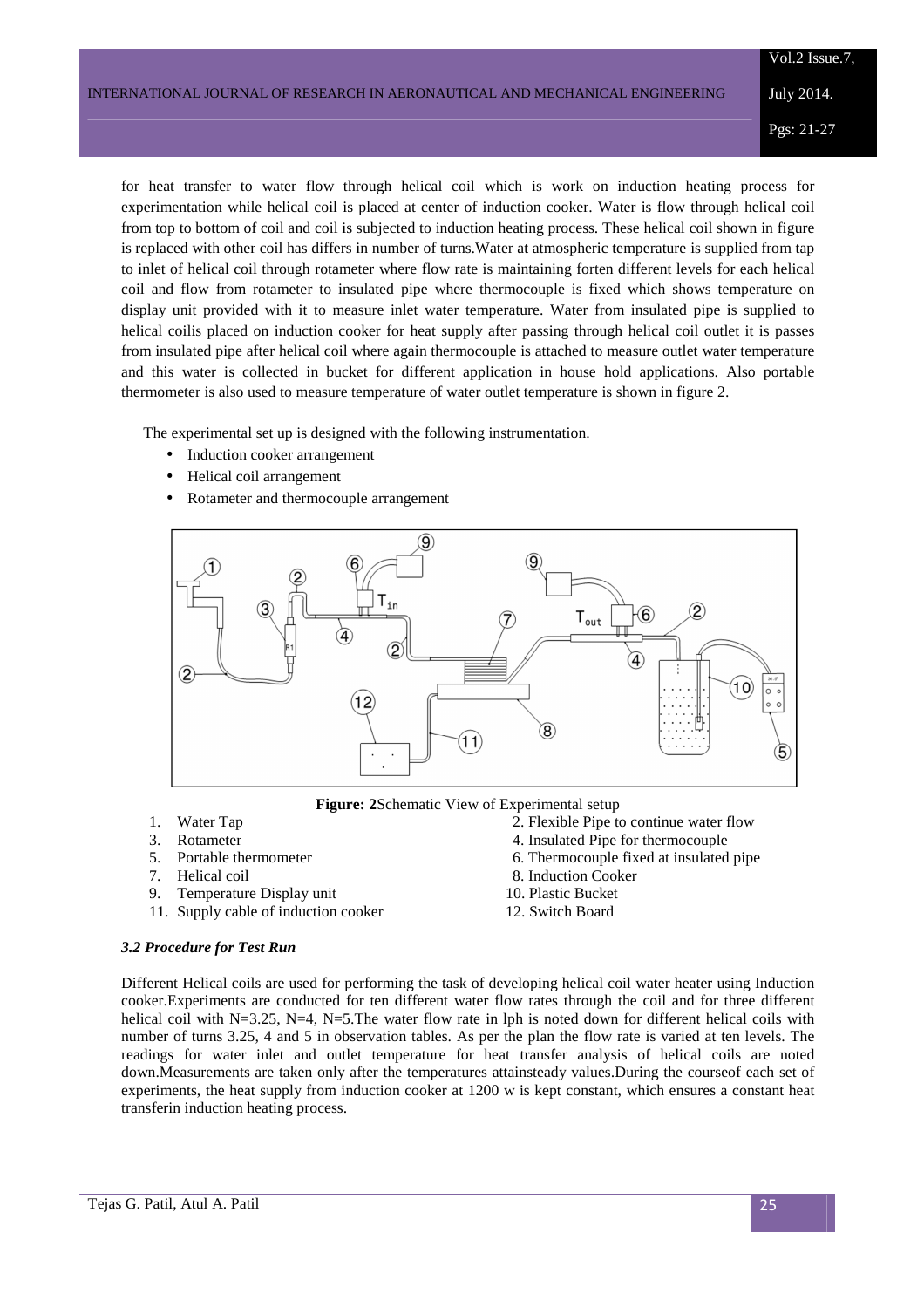Vol.2 Issue.7,

July 2014.

Pgs: 21-27

## **355 Water Outlet Temperature Tout (in K)**  Water Outlet Temperature Tout (in K) **350 345 340 335 Helical coil N=3.25 330 325 Helical coil N=4 Helical coil N=5320 315 310 305 16 24 36 46 52 62 74 80 86 94 Water Flow Rate Q (in LPH)**

## **4. Results and discussion**

**Figure 3:** Variation in water outlet temperature Vs. water flow rate for different Helical N=3.25, N=4 and N=5

It is observed from the figure3 variations in water outlet temperature Vs. water flow rate for different Helical coil using number of turns N=3.25, N=4 and N=5. It is found that when one helical coil is selected at different water flow rate viz. 15 lph to 95 lph the water outlet temperature decreases with increase in water flow rates. During the change of Helical coil as number of turns increases form  $N=3.25$  to  $N=5$  value of water outlet temperature is also increased at same water flow rate. It also clarify from the results that as number of turns is increases which causes increase in length of pipe required to form helical coil indicates that higher the length of pipe used will increase the water outlet temperature of helical coil.

# **5. Conclusions**

Helical coil water heater with the help of induction cooker is non-contactless, pollution free and safety setup is used to heat water up to certain temperature with variations in flow rates. It is concluded from experimentation as number of turns of helical coil is increases the water outlet temperature also increases at constant flow rates keeping other parameters constant.This experimentation set up is utilised in industry where hot water requirement is necessary for different process which leads to optimize helical coil design to get maximum output water temperature using induction cooker with least energy consumption due to faster process rate.

# **References**

- 1. L. C. Meng, K.W.E. Cheng and K.W. Chan (2009), Heating Performance Improvement and Field Study of the Induction Cooker, 2009 3<sup>rd</sup> International Conference on Power Electronics Systems and Applications
- 2. N. D. Shirgire, and P. Vishwanath Kumar (2013), Review on Comparative Study between Helical Coil and Straight Tube Heat Exchanger, IOSR Journal of Mechanical and Civil Engineering (IOSR-JMCE). Volume 8, Issue 2 (Jul. - Aug. 2013), PP 55-59